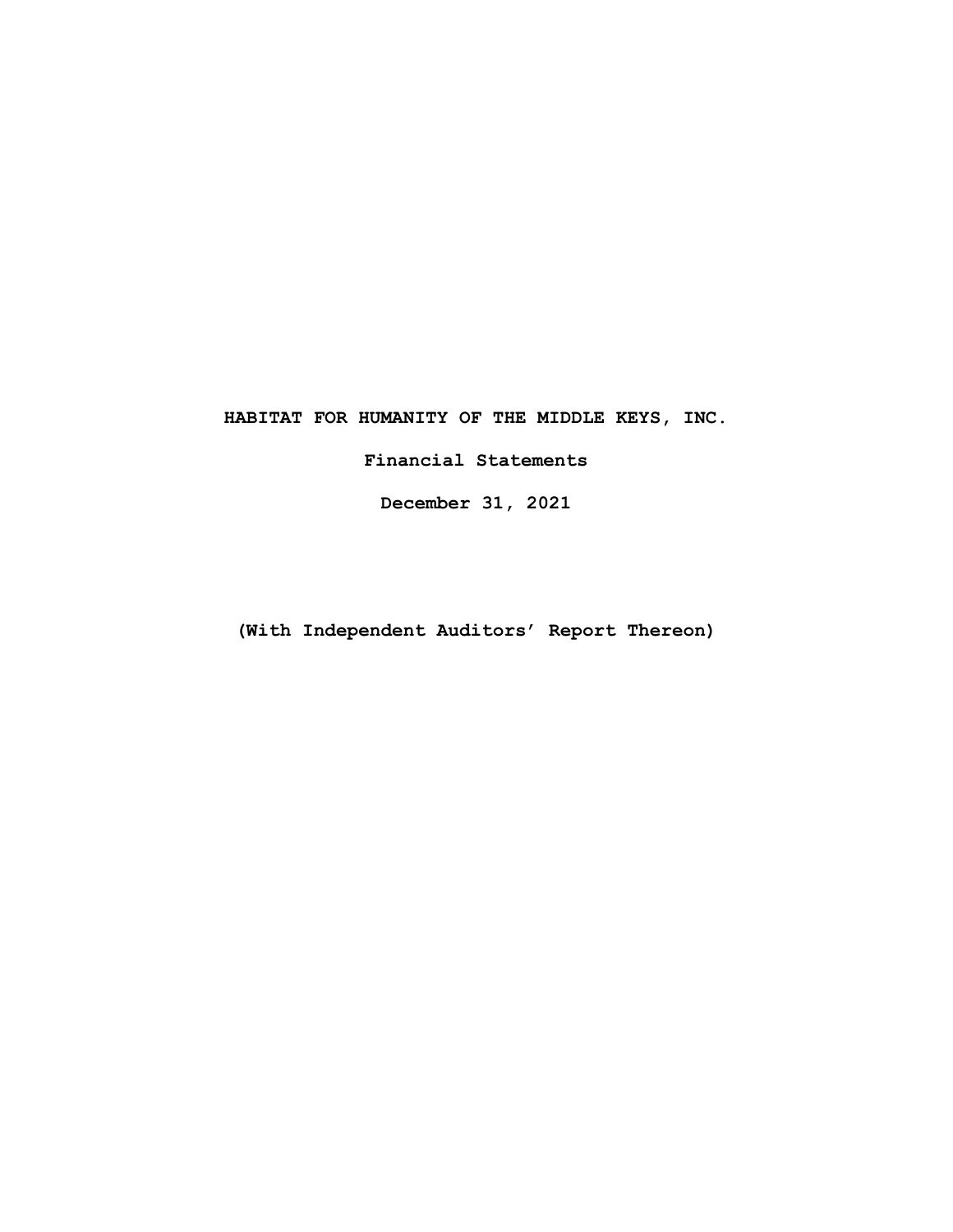# **TABLE OF CONTENTS**

|                                                                                                                                                                                                          | PAGE      |
|----------------------------------------------------------------------------------------------------------------------------------------------------------------------------------------------------------|-----------|
| Independent Auditors' Report                                                                                                                                                                             | - 2       |
| Financial Statements for the year ended<br>December 31, 2021                                                                                                                                             |           |
| Statement of Financial Position                                                                                                                                                                          | 3         |
| Statement of Activities                                                                                                                                                                                  | 4         |
| Statement of Functional Expenses                                                                                                                                                                         | 5         |
| Statement of Cash Flows                                                                                                                                                                                  | 6         |
| Notes to Financial Statements                                                                                                                                                                            | $7 - 15$  |
| Report on Internal Control over Financial<br>Reporting and on Compliance and Other Matters<br>Based on an Audit of Financial Statements<br>Performed in Accordance with Government Auditing<br>Standards | $16 - 17$ |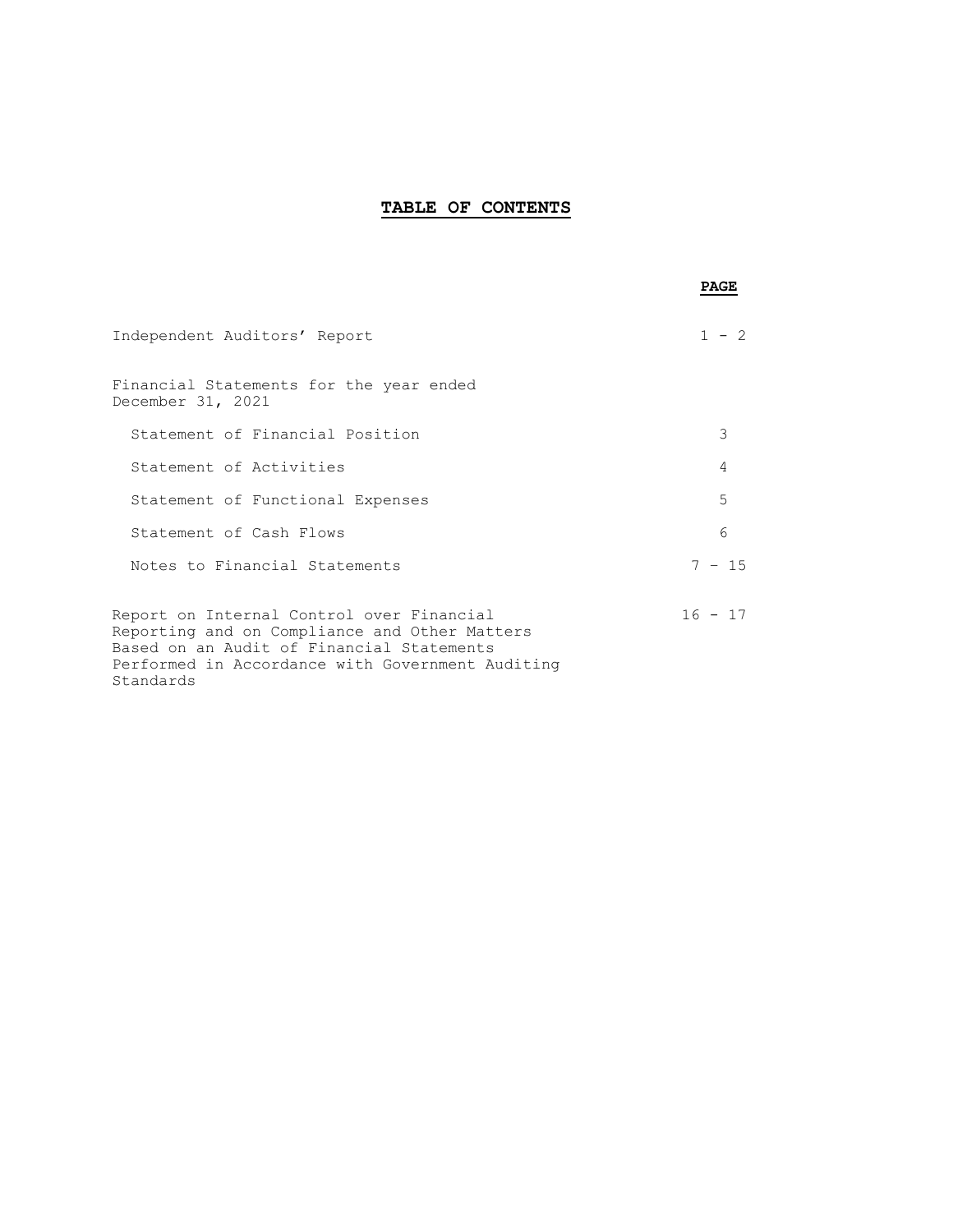# **SMITH, BUZZI & ASSOCIATES, LLC.** CERTIFIED PUBLIC ACCOUNTANTS 9425 SUNSET DRIVE, SUITE 180 MIAMI, FLORIDA 33173 TEL. (305) 598-6701 FAX (305) 598-6716

JULIO M. BUZZI, C.P.A. MEMBERS: AND A MEMBERS: A MEMBERS: A MEMBERS: A MEMBERS: A MEMBERS: A MEMBERS: A MEMBERS: A MEMBERS: A MEMBERS: A MEMBERS: A MEMBERS: A MEMBERS: A MEMBERS: A MEMBERS: A MEMBERS: A MEMBERS: A MEMBERS:

AMERICAN INSTITUTE OF CERTIFIED PUBLIC ACCOUNTANTS FLORIDA INSTITUTE OF CERTIFIED PUBLIC ACCOUNTANTS

#### **INDEPENDENT AUDITORS' REPORT**

To the Board of Directors Habitat for Humanity of the Middle Keys, Inc. Marathon, Florida

#### *Report on the Financial Statements*

We have audited the accompanying financial statements of Habitat for Humanity of the Middle Keys, Inc. (a non-profit organization), which are comprised of the statement of financial position as of December 31, 2021, and the related statements of activities and changes in net assets, functional expenses and cash flows for the year then ended, and the related notes to the financial statements.

#### *Management's Responsibility for the Financial Statements*

Management is responsible for the preparation and fair presentation of these financial statements in accordance with accounting principles generally accepted in the United States of America; this includes the design, implementation, and maintenance of internal control relevant to the preparation and fair presentation of financial statements that are free from material misstatement, whether due to fraud or error.

#### *Auditor's Responsibility*

Our responsibility is to express an opinion on these financial statements based on our audit. We conducted our audit in accordance with auditing standards generally accepted in the United States of America and Government Auditing Standards issued by the Comptroller General of the United States. Those standards require that we plan and perform the audit to obtain reasonable assurance about whether the financial statements are free from material misstatement. An audit involves performing procedures to obtain audit evidence about the amounts and disclosures in the financial statements. The procedures selected depend on the auditor's judgment, including the assessment of the risks of material misstatement of the financial statements, whether due to fraud or error. In making those risk assessments, the auditor considers internal control relevant to the entity's preparation and fair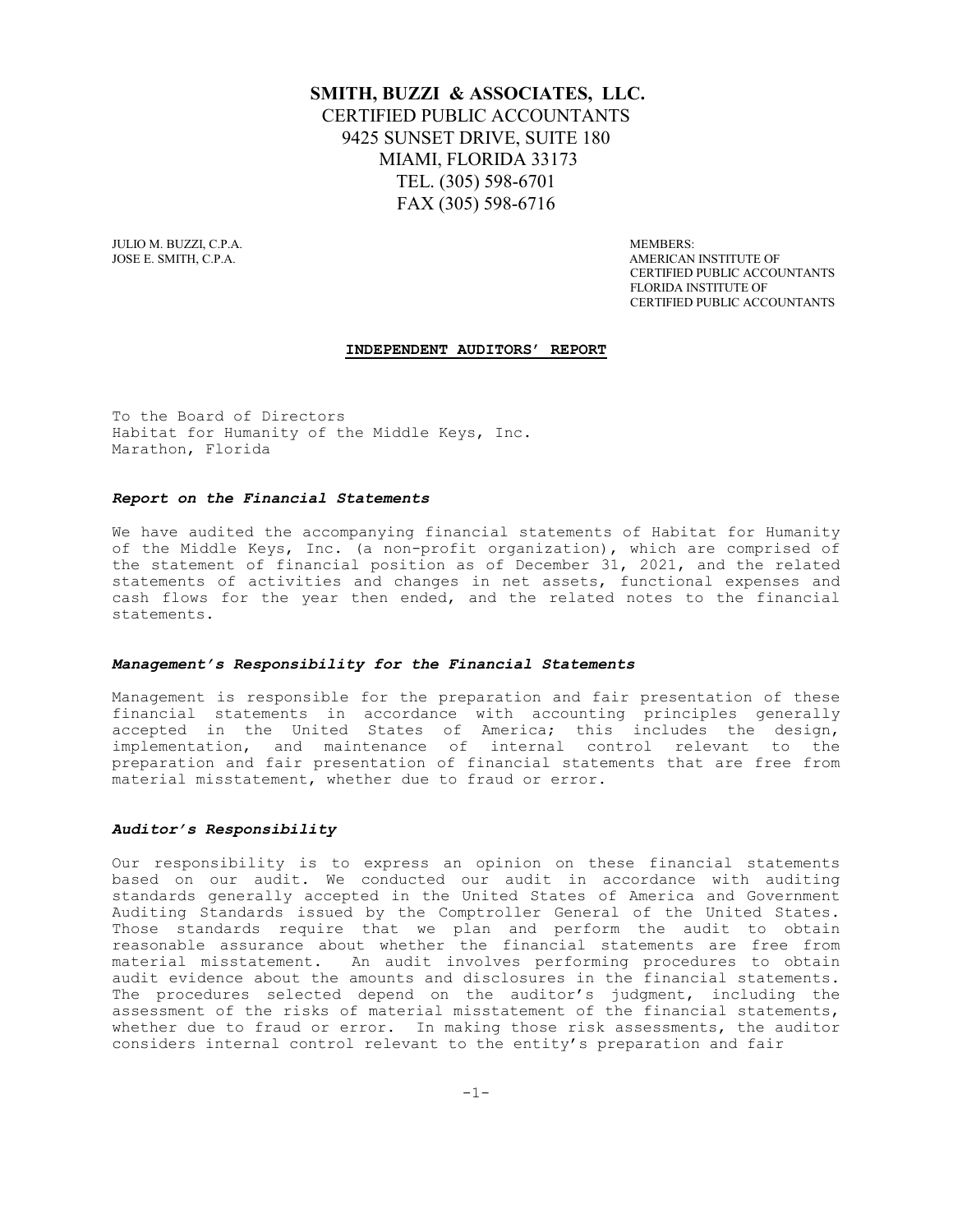presentation of the financial statements in order to design audit procedures that are appropriate in the circumstances, but not for the purpose of expressing an opinion on the effectiveness of the entity's internal control. Accordingly, we express no such opinion. An audit also includes evaluating the appropriateness of accounting policies used and the reasonableness of significant accounting estimates made by management, as well as evaluating the overall presentation of the financial statements. We believe that the audit evidence we have obtained is sufficient and appropriate to provide a basis for our audit opinion.

#### *Opinion*

In our opinion, the financial statements referred to above present fairly, in all material respects, the financial position of Habitat for Humanity of the Middle Keys, Inc., as of December 31, 2021 and the results of its operations and its cash flows for the year then ended in conformity with accounting principles generally accepted in the United States of America.

#### *Report on Other Legal and Regulatory Requirements*

In accordance with Government Auditing Standards, we have also issued a report dated February 3, 2022 on our consideration of Habitat for Humanity of the Middle Keys, Inc.'s internal control over financial reporting and our tests of its compliance with certain provisions of laws, regulations, contracts and grants. The purpose of that report is to describe the scope of our testing of internal control over financial reporting and compliance and the results of that testing, and not to provide an opinion on internal control over financial reporting or on compliance. That report is an integral part of an audit performed in accordance with *Government Auditing Standards* and should be considered in assessing the results of our audit.

Smith, Suzzi & Associates, LLC.

Miami, Florida February 3, 2022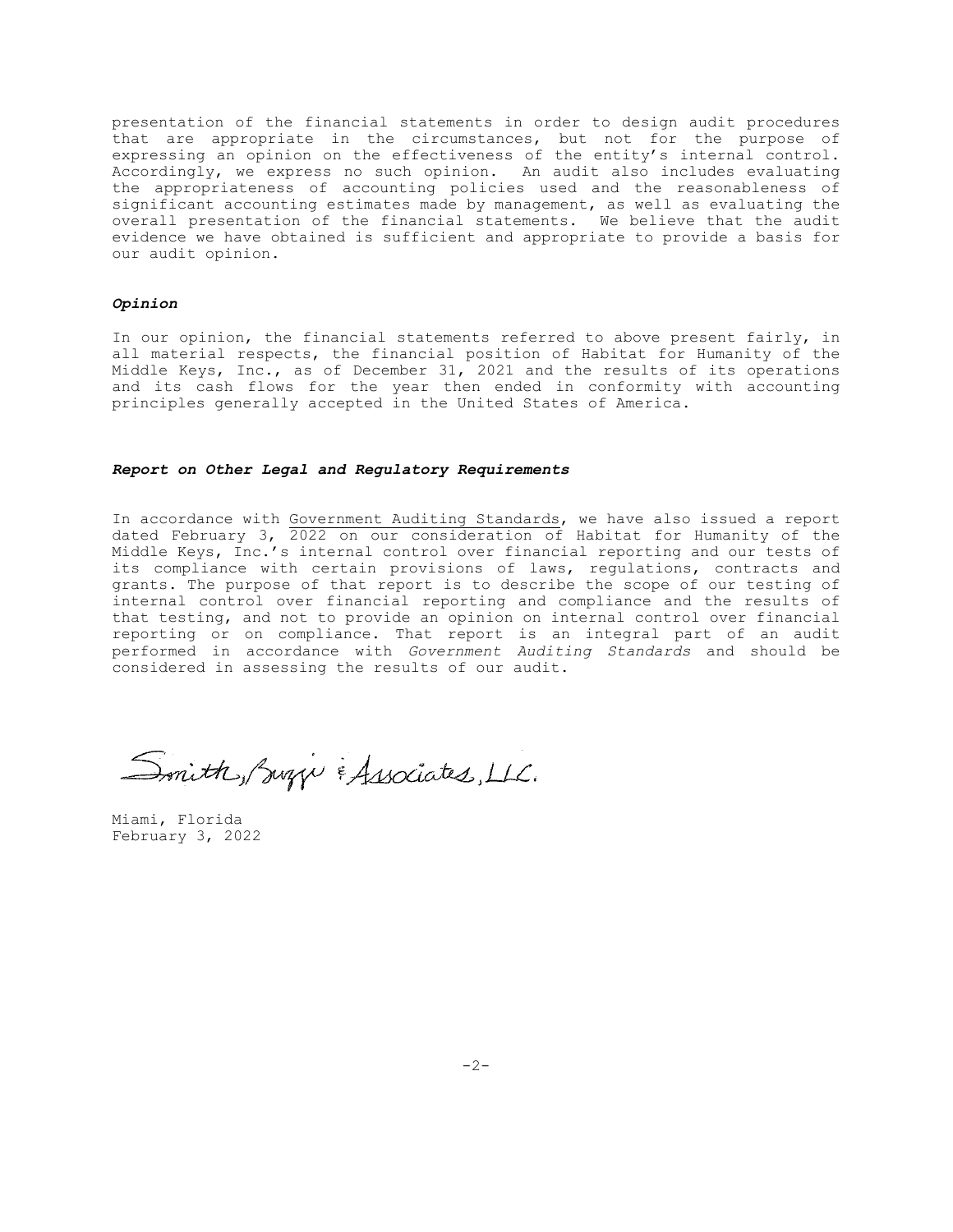# Statement of Financial Position

December 31, 2021

# ASSETS

| Cash                                                 | 32,228<br>\$. |
|------------------------------------------------------|---------------|
| Investments                                          | 2,997,546     |
| Homeowner reserves held in trust                     | 4,965         |
| Homeowner funds held in escrow                       | 11,468        |
| Non-interest bearing residential mortgage loans, net |               |
| of unamortized discounts of \$2,520,885              | 1,713,392     |
| Land - restricted under lease                        | 279,758       |
| Property and equipment, net                          | 32,809        |
| Property held for sale or under development          | 141,238       |
| Other assets                                         | 500           |
|                                                      | \$5,213,904   |

# LIABILITIES AND NET ASSETS

| Accounts payable and accrued expenses<br>Other deposits              | 11,468<br>\$        |
|----------------------------------------------------------------------|---------------------|
| Homeowner reserves held in trust<br>Loan payable                     | 4,965<br>1,681,605  |
| Total liabilities                                                    | 1,698,038           |
| Net Assets:<br>Without donor restrictions<br>With donor restrictions | 3,454,672<br>61,194 |
| Total net assets                                                     | 3,515,866           |
| Total liabilities and net assets                                     | \$5,213,904         |

See accompanying notes to financial statements.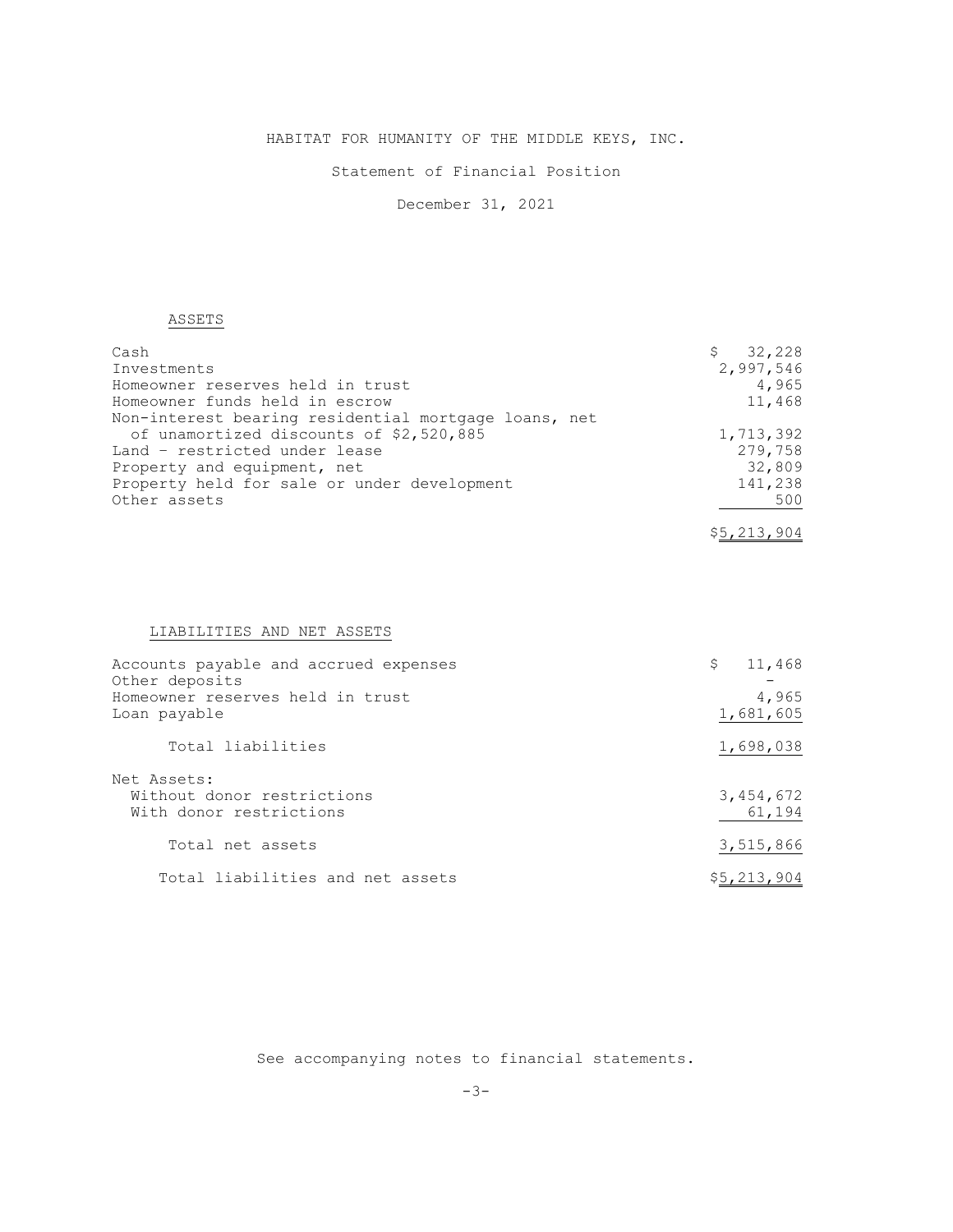# Statement of Activities

# For the Year Ended December 31, 2021

|                                                    |              | With Donor               |            |  |
|----------------------------------------------------|--------------|--------------------------|------------|--|
|                                                    | Unrestricted | Restrictions             | Total      |  |
| SUPPORT AND REVENUE                                |              |                          |            |  |
| Sale of homes, net                                 | \$830,394    |                          | 830,394    |  |
| Contributions                                      | 133,768      |                          | 133,768    |  |
| Interest and dividends                             | 8,194        |                          | 8,194      |  |
| Fundraising events, net of                         |              |                          |            |  |
| direct costs of \$26,940                           | 24,836       |                          | 24,836     |  |
| Grants                                             | 130,536      |                          | 130,536    |  |
| Lease income                                       | 23,200       |                          | 23,200     |  |
| Administrative and overhead fees                   | 556          |                          | 556        |  |
| PPP loan forgiveness                               | 26,557       |                          | 26,557     |  |
| Other income                                       | 46,891       | $\sim$                   | 46,891     |  |
| Inkind Donations                                   | 3,000        |                          | 3,000      |  |
| Mortgage discount amortization                     | 109,044      |                          | 109,044    |  |
| Net assets released from                           |              |                          |            |  |
| restrictions                                       |              |                          |            |  |
| Total Revenues                                     | 1,336,976    |                          | 1,336,976  |  |
| <b>EXPENSES</b><br>Cost of homes sold              | 640,228      |                          | 640,228    |  |
| Program services                                   | 757,072      |                          | 757,072    |  |
| Supporting Services:<br>General and Administrative | 84,640       |                          | 84,640     |  |
|                                                    |              |                          |            |  |
| Total Expenses                                     | 1,481,940    | <b>Contract Contract</b> | 1,481,940  |  |
| Change in Net Assets                               | (144, 964)   |                          | (144, 964) |  |
|                                                    |              |                          |            |  |
| Net assets, beginning of year                      | 3,599,636    | 61,194                   | 3,660,830  |  |
| Net assets, end of year                            | \$3,454,672  | 61,194                   | 3,515,866  |  |
|                                                    |              |                          |            |  |

See accompanying notes to financial statements

 $-4-$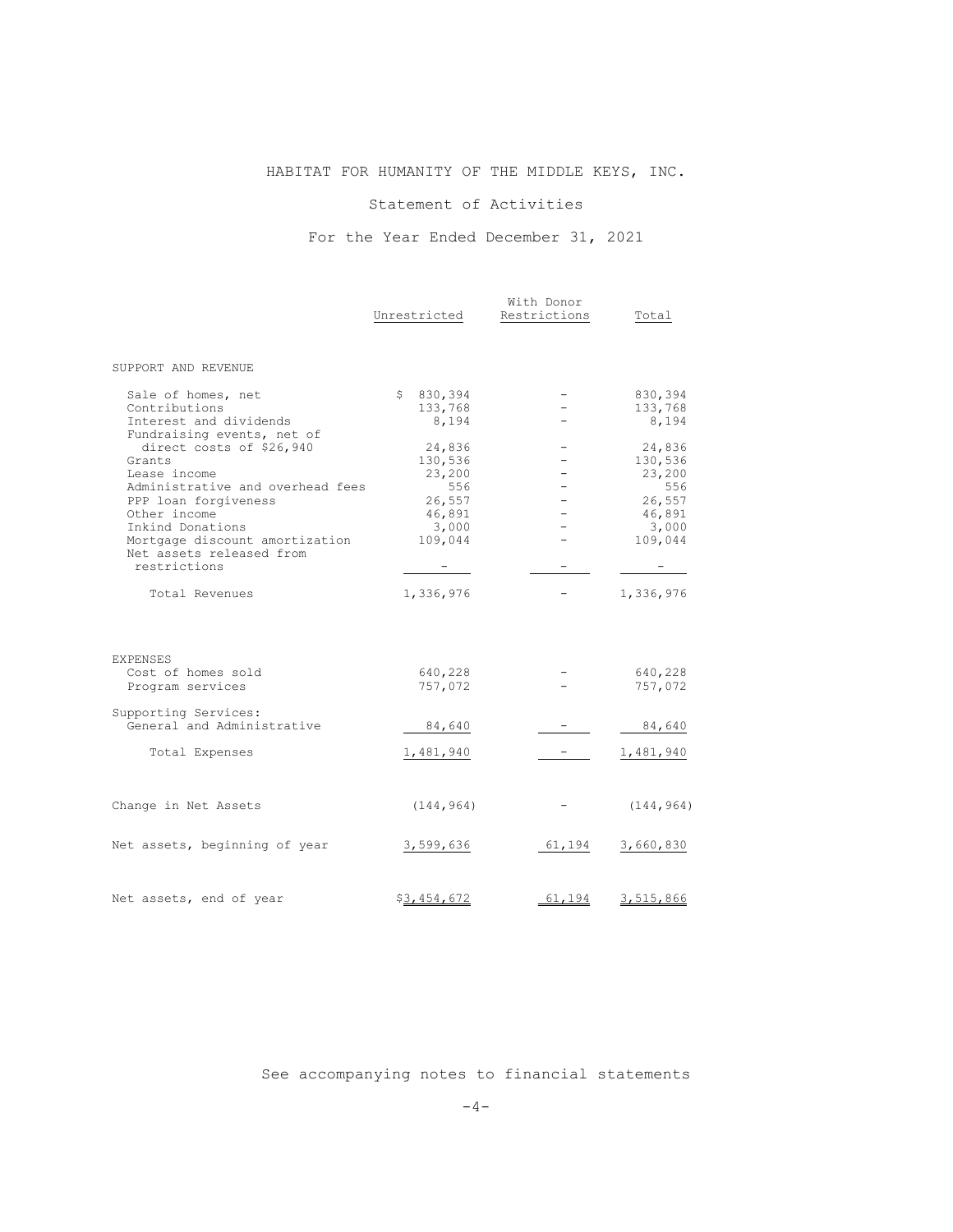Statement of Functional Expenses

For the Year Ended December 31, 2021

|                                      | Program        | Management and |         |
|--------------------------------------|----------------|----------------|---------|
|                                      | Services       | Administration | Total   |
| Mortgage discount expense            |                |                |         |
| on current year mortgages            | 445,144        |                | 445,144 |
| Professional fees                    | 32,729         | 3,374          | 36,103  |
| Personnel costs                      | 133,237        | 64,086         | 197,323 |
| Irma recovery costs                  | 88,100         |                | 88,100  |
| Insurance                            | 8,139          | 3,335          | 11,474  |
| Telephone and utilities              | 6,054          | 1,050          | 7,104   |
| Postage and mailing                  |                | 28             | 28      |
| Membership dues                      | 1,461          | 471            | 1,932   |
| Office equipment, supplies, uniforms | 5,203          | 1,148          | 6,351   |
| Bank fees                            | 48             |                | 48      |
| Other operating expenses             | 2,765          | 284            | 3,049   |
| Meetings                             | 774            |                | 774     |
| Tithe to Habitat International       |                | 3,637          | 3,637   |
| Rent.                                | 13,541         | 1,759          | 15,300  |
| Amortization and depreciation        |                | 5,468          | 5,468   |
| Website                              | 637            |                | 637     |
| Auto Expenses                        | 5,006          |                | 5,006   |
| Real estate taxes                    | 6,319          |                | 6,319   |
| Contract labor                       |                |                |         |
| Conventions & Education              |                |                |         |
| Mortgage service and selling costs   | 4,915          |                | 4,915   |
| In-kind donations                    | 3,000          |                | 3,000   |
| Total                                | <u>757,072</u> | 84,640         | 841,712 |

See accompanying notes to financial statements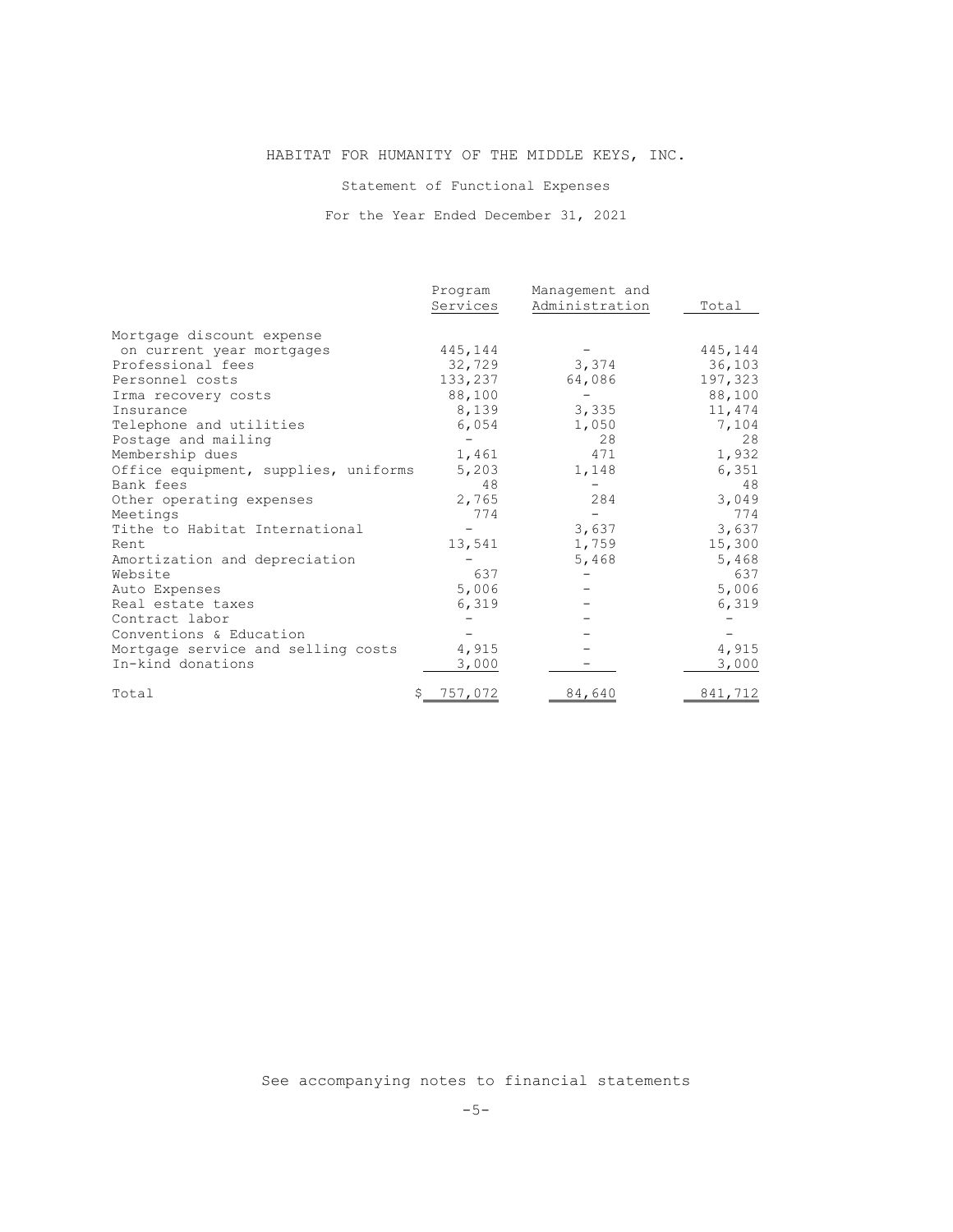# Statement of Cash Flows

For the Year Ended December 31, 2021

| Operating Activities<br>Change in net assets                                                   | \$(144, 964)      |
|------------------------------------------------------------------------------------------------|-------------------|
| Adjustments to reconcile change in net assets<br>to net cash provided by operating activities: |                   |
| Depreciation and amortization                                                                  | 5,468             |
| Mortgage discount amortization<br>Assets held in escrow                                        | (109, 044)<br>434 |
| Changes in operating assets and liabilities:                                                   |                   |
| Increase in other assets                                                                       | (4, 500)          |
| Decrease in escrow deposits/homeowner reserves                                                 | (1, 434)          |
| Decrease in accounts payable and accruals                                                      | (5, 043)          |
| Net cash used by operating                                                                     |                   |
| activities                                                                                     | (259, 083)        |
|                                                                                                |                   |
| Cash flows from investing activities:                                                          |                   |
| Land - restricted under lease                                                                  | 55,593            |
| Mortgages receivable collected (issued), net of discount                                       | (128, 270)        |
| Equipment purchases, net<br>Property held for sale - construction in progress                  | 687,533           |
|                                                                                                |                   |
| Net cash provided by investing                                                                 |                   |
| activities                                                                                     | 614,856           |
|                                                                                                |                   |
| Cash flows from financing activities:                                                          |                   |
| Loan payable repayments, net                                                                   | (203, 966)        |
| Net cash used by financing activities                                                          | (203, 966)        |
|                                                                                                |                   |
| Net increase in cash and cash equivalents                                                      | 151,807           |
| Cash and cash equivalents, at beginning of year                                                | 2,877,967         |
| Cash and cash equivalents, at end of year                                                      | \$3,029,774       |
| Supplementary disclosure of cash flow information:                                             |                   |
|                                                                                                |                   |
| Cash paid during the year for:                                                                 |                   |

Interest  $\zeta$  -  $-\zeta$ 

See accompanying notes to financial statements.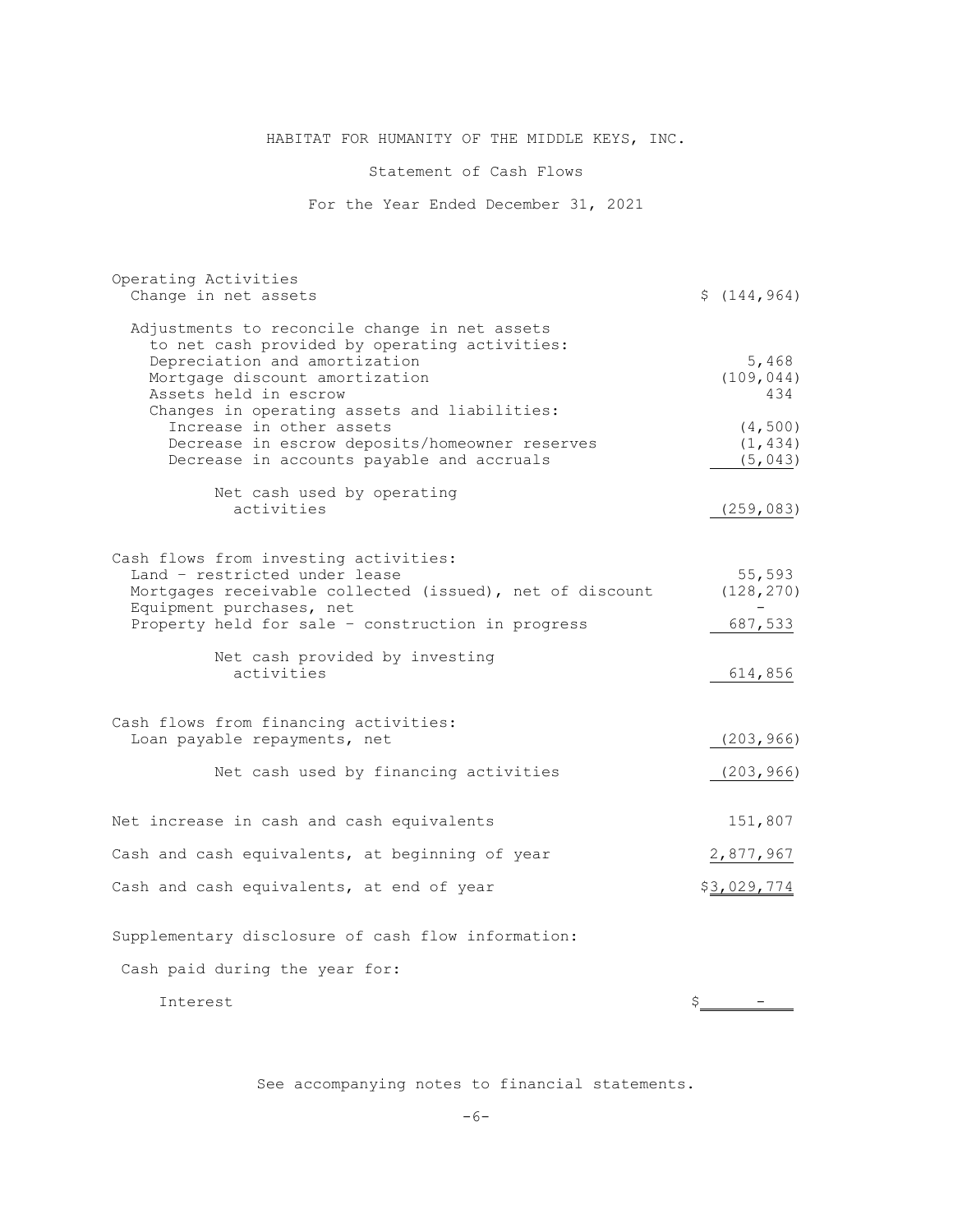Notes to Financial Statements

December 31, 2021

#### *1. Organization and Purpose*

Habitat for Humanity of The Middle Keys, Inc. ("Habitat") is a not-forprofit organization, incorporated in the State of Florida on August 16, 1991. Habitat is an affiliate of Habitat for Humanity International, Inc., a nondenominational Christian not-for-profit organization with affiliates worldwide that seeks to eliminate poverty housing and homelessness, and to make decent shelter a matter of conscience and action. Although Habitat for Humanity International assists with informational and fiscal resources, Habitat is primarily responsible for its own operations.

 Habitat builds and renovates affordable homes in the Marathon and Middle Keys area of the Florida Keys through volunteer labor and with the assistance of the future low to moderate income homeowner families. Future homeowners are required to contribute three hundred fifty hours of their own labor into the building of their house as well as the houses of others. Habitat houses are sold to income qualified families at appraised value, and financed by Habitat with no interest loans over fifteen to thirty year terms. Habitat's program is funded through contributions, grants, and in-kind donations, from individuals, foundations, corporations, public agencies and religious organizations.

 Habitat is exempt from federal income taxations under Section 501(a) as an organization described in Section 501(c)(3) of the Internal Revenue Code of 1986, as amended. Habitat is generally exempt from state and local taxes. No provision for income tax is recorded in the financial statements.

#### *2. Summary of Significant Accounting Policies*

## **a)** *Basis of Presentation*

 The financial statements are prepared on the accrual basis of accounting and are presented in accordance with accounting principles generally accepted in the United States of America.

 The financial statement presentation follows the requirements of the Financial Accounting Standards Board ("FASB") in its Accounting Standards Codification ("ASC") No. 958 Not-for-Profit Entities (Topic 958)-Presentation of Financial Statement of Not-for-Profit Entities. The update addresses the complexity and understandability of net asset classification, deficiencies in information about liquidity and availability of resources and the lack of consistency in the type of information provided about expenses. Habitat classifies its net assets, revenues and expenses as without donor restrictions or with donor restrictions based on the absence or existence of donor imposed restrictions. These classifications are defined as follows: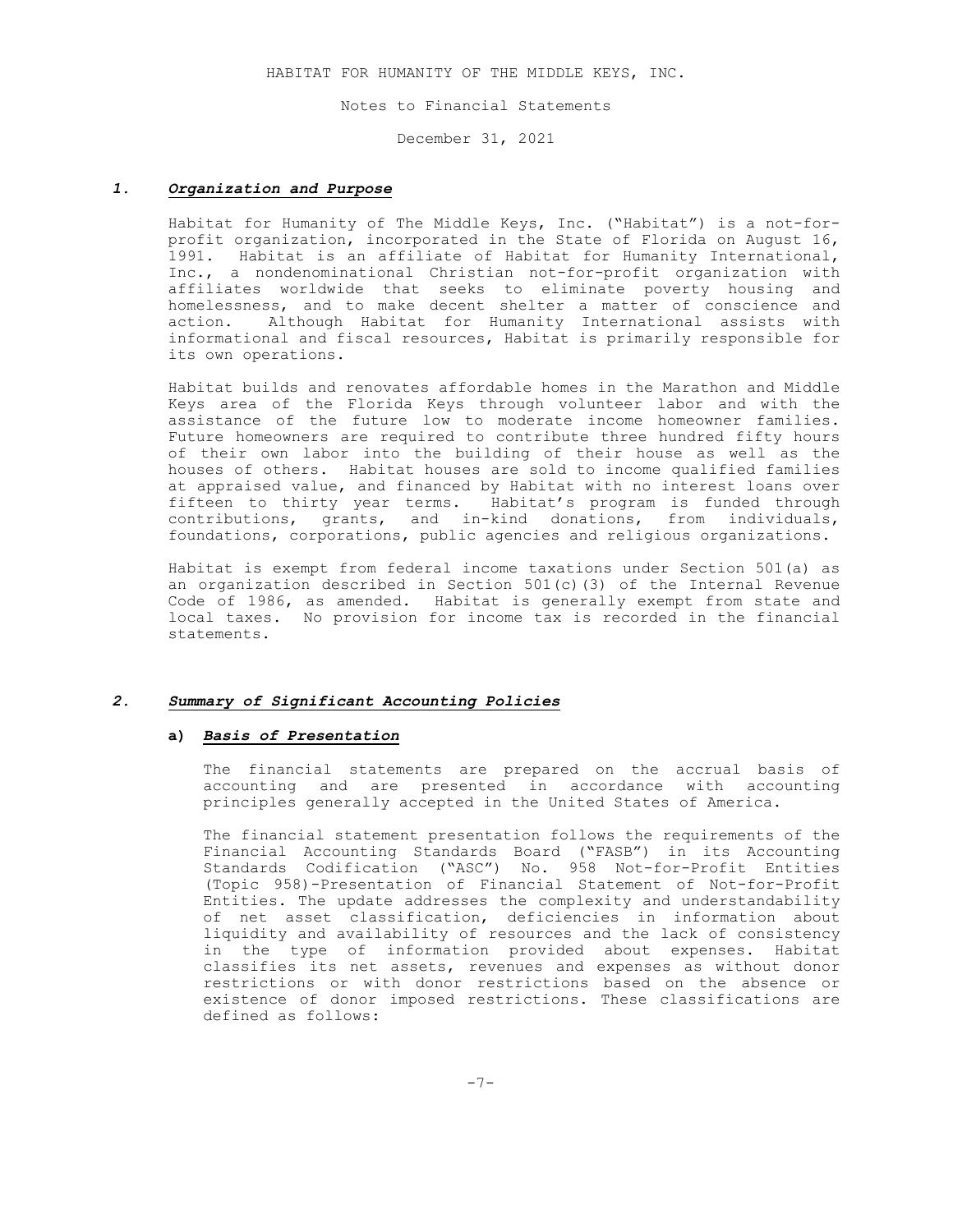Notes to Financial Statements

December 31, 2021

#### *2. Summary of Significant Accounting Policies - (Cont.)*

#### **a)** *Basis of Presentation – (Cont.)*

#### Without Donor Restrictions

Represent available resources for the support of current operations that are either temporarily or permanently restricted and are not subject to any donor-imposed stipulations.

#### With Donor Restrictions

Represent resources whose use by Habitat is limited by donor-imposed stipulations that are permanent, expire with the passage of time or can be fulfilled or otherwise removed by actions of Habitat pursuant to those stipulations.

The significant accounting policies followed are described below to enhance the usefulness of the financial statements to the reader.

## *b) Cash and Cash Equivalents*

Habitat considers all highly liquid investments with an original maturity of three months or less to be cash equivalents.

#### **c)** *Investments*

Investments are reported at fair value. Investment income is reported as an increase in unrestricted net assets unless a donor or law temporarily or permanently restricts its use.

#### **d)** *Assets Held in Escrow*

Habitat currently services the mortgages on the homes it sells. Included in assets held in escrow are cash amounts received for insurance and property taxes on such homes. These cash amounts are recorded as an asset offset by a related liability.

#### **e)** *Mortgages Receivable*

Mortgages receivable consist of non interest bearing mortgages, secured by real estate and payable in monthly installments over twenty to thirty year terms. The mortgages are discounted based upon prevailing market rates for low income housing at the inception of the mortgage. The discount is amortized on a straight-line basis over the term of the mortgage.

Because mortgages receivable are secured by real estate, and ultimately through the process of foreclosure, management believes that such procedures will result in collection. Accordingly, no allowance for uncollectible accounts has been provided.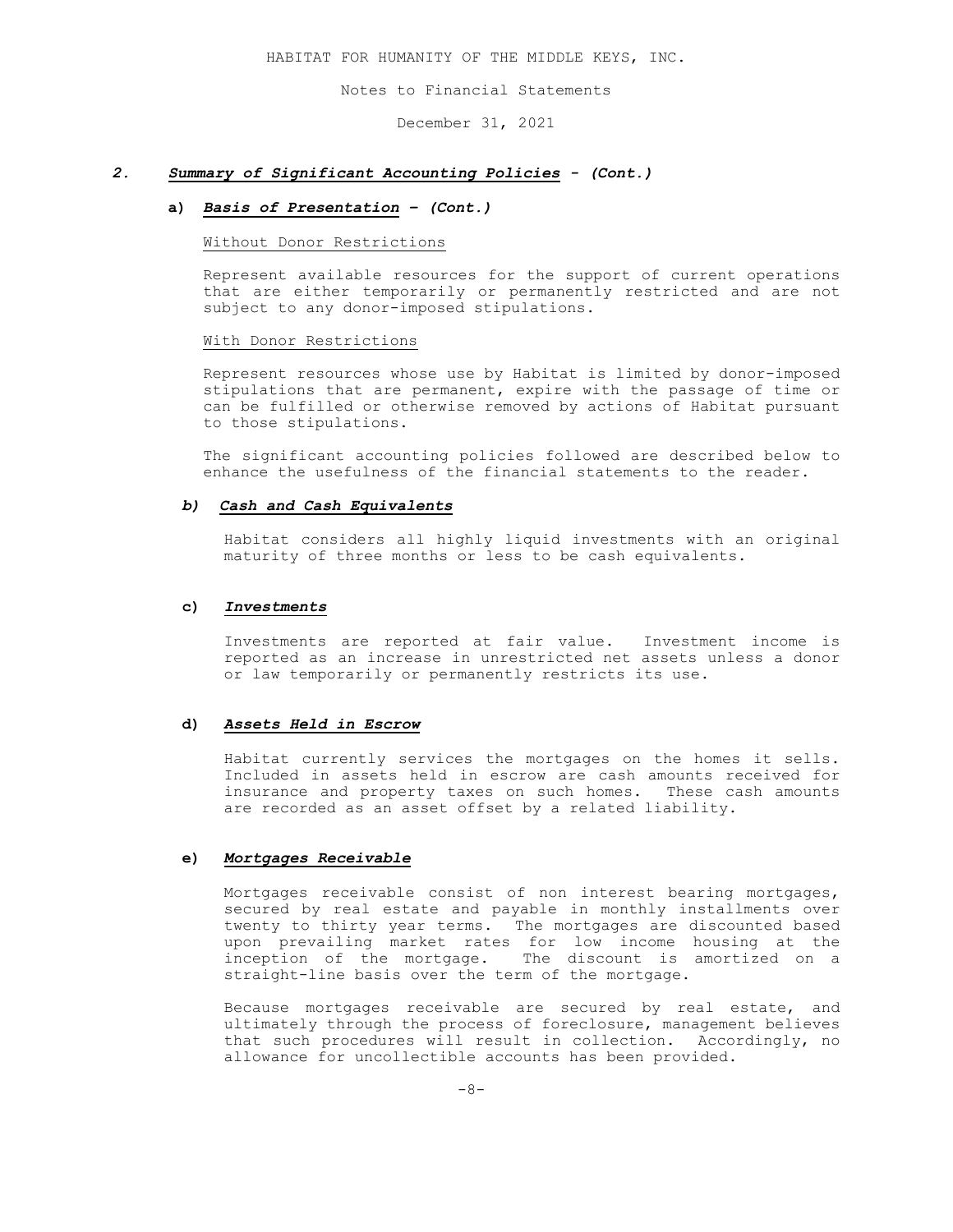Notes to Financial Statements

December 31, 2021

## *2. Summary of Significant Accounting Policies - (Cont.)*

#### **f)** *Property and Equipment*

Equipment purchased or contributed in excess of \$500 is capitalized. Equipment is recorded at cost if purchased and if contributed, at fair market value on the contribution date. Depreciation is computed on a straight-line basis over the following useful lives:

Building and improvement 10 to 40 years Vehicle and office and construction equipment 5 to 10 years Furniture and fixtures and  $10$  years

## **g)** *Properties Held for Sale*

Donated properties not intended for building are recorded at fair market value at the time of donation as properties held for sale. Occasionally Habitat receives or repossesses title to previously transferred homes. At the time of acquisition Habitat records the gross mortgage balance as properties held for sale and the corresponding unamortized mortgage discount is recorded as a gain. Any legal or holding costs associated with properties held for sale are capitalized.

# *h) Net Assets*

Habitat classifies its net assets, revenues and gains, and expenses as without donor restriction or with donor restriction based on the absence or existence of donor-imposed restrictions. These classifications are defined as follows:

Without donor restriction net assets represent available resources other than donor-restricted contributions.

With donor restrictions net assets represent contributions that are restricted by the donor either as to purpose or as to time of expenditure.

#### **i)** *Recognition of Revenues*

Habitat has both reciprocal or nonreciprocal transactions, however most of the revenue transactions are grants and contributions which when scrutinized under ASU 2018-08 guidelines are nonreciprocal transactions. These are conditional contributions which are not subject to revenue recognition. The condition is met as the work is incurred in accordance with the grant agreement and any reporting requirements are administrative in nature and not a performance standard. The sources of grants and contributions give with the intention that the benefit is to the general public.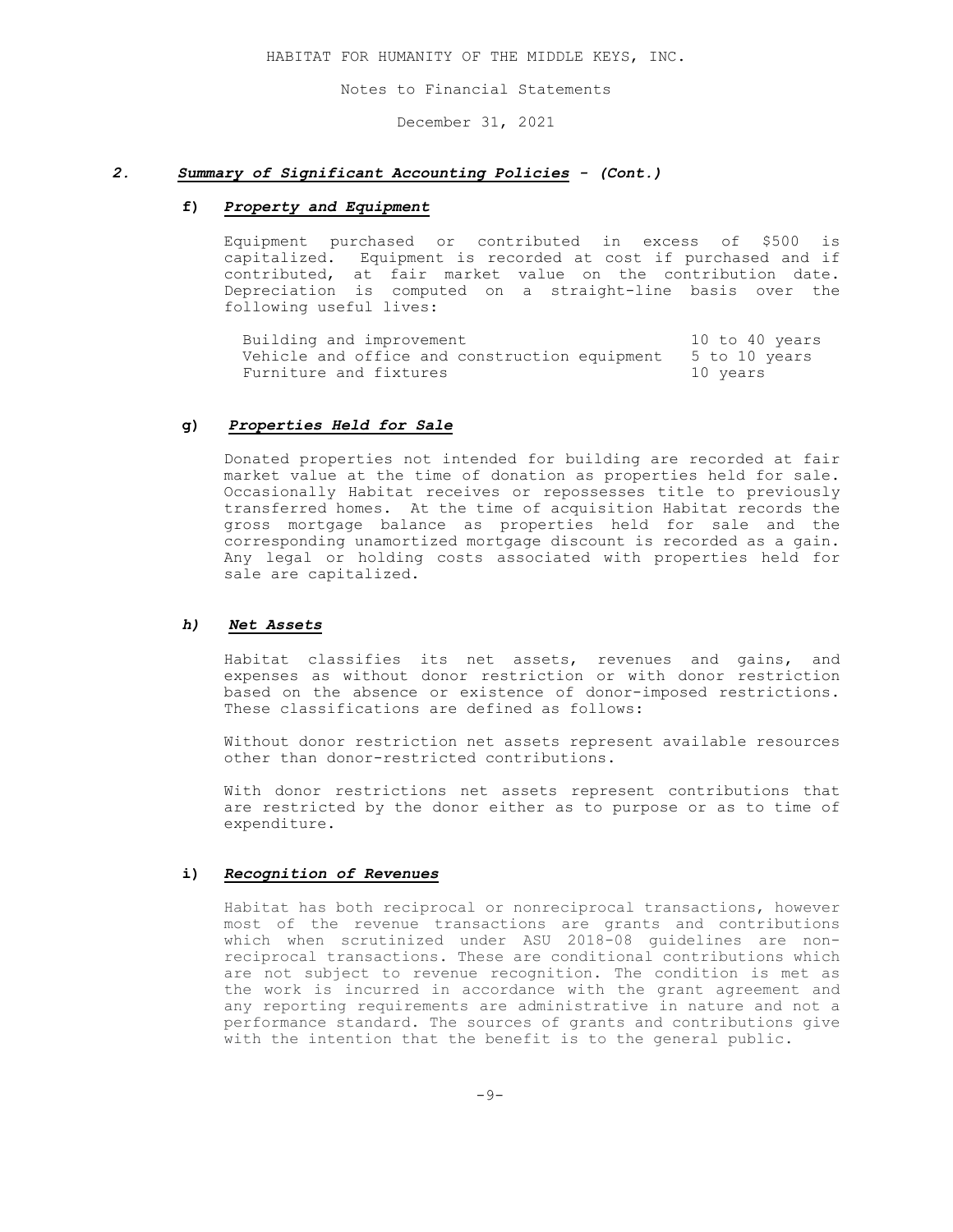Notes to Financial Statements

December 31, 2021

# *2. Summary of Significant Accounting Policies - (Cont.)* **i)** *Recognition of Revenues – (Cont.)*

Habitat adopted ASC 606 using the modified retrospective method applied to all contracts not completed as of the prior year adoption date. Under this prior amounts continued to be reported in accordance with legacy GAAP. With the adoption of ASC 606 Habitat determined that the change did not result in an impactful change to the accounting of any revenue streams and, as such, no cumulative effect adjustment was recorded.

Under Accounting Standards Update ("ASU") 2018-08 Habitat transactions should be accounted for as a contribution or an exchange transaction. Transactions were evaluated to determine whether Habitat receives value in return for the resources transferred. Habitat also considered the ASU guidance to determine whether a contribution is conditional or not and how to better distinguish between donor-imposed conditions and donor-imposed restrictions. Habitat has taken ASU 2018-08 into consideration, when evaluating grants and contracts for applicability of ASC 606. The core principle of the new standard is that revenue recognition should "depict the transfer of promised goods or services to customers in an amount that reflects the consideration to which the entity expects to be entitled in exchange for those goods or services" (ASC 606-10-05-3). The majority of Habitat's contracts/grants fall under the new guidance rules which applies to contracts that are non-reciprocal exchange transactions and therefore are evaluated as such.

To accomplish this objective, Habitat applied a five-step approach, as outlined in the ASU: Identify the contract with a customer; identify the performance obligations; determine the transaction price; allocate the transaction price to the performance obligations; recognize revenue when or as the entity satisfies performance obligations. Each of the above steps contains certain concepts and judgments that have had an impact on the revenue recognition process as described in ASC 606.

Habitat has been adhering to the rule that revenue is recognized when the performance obligation is satisfied.

Contributions of cash and other support are recognized in the period the contribution is received and are reported as net assets without donor restrictions or net assets with donor restrictions, depending on the existence and/or nature of any donor restrictions. Support that is restricted by the donor is reported as an increase in net assets with donor restrictions, depending on the nature of the restriction. When a restriction expires (that is, when a donor lift the restriction or purpose restriction is accomplished), net assets with donor restrictions are reclassified to net assets without donor restrictions and reported in the statement of activities and change in net assets as net assets released from restrictions. Contributions received and released from restriction in the same year are reported as revenue without donor restrictions in that year.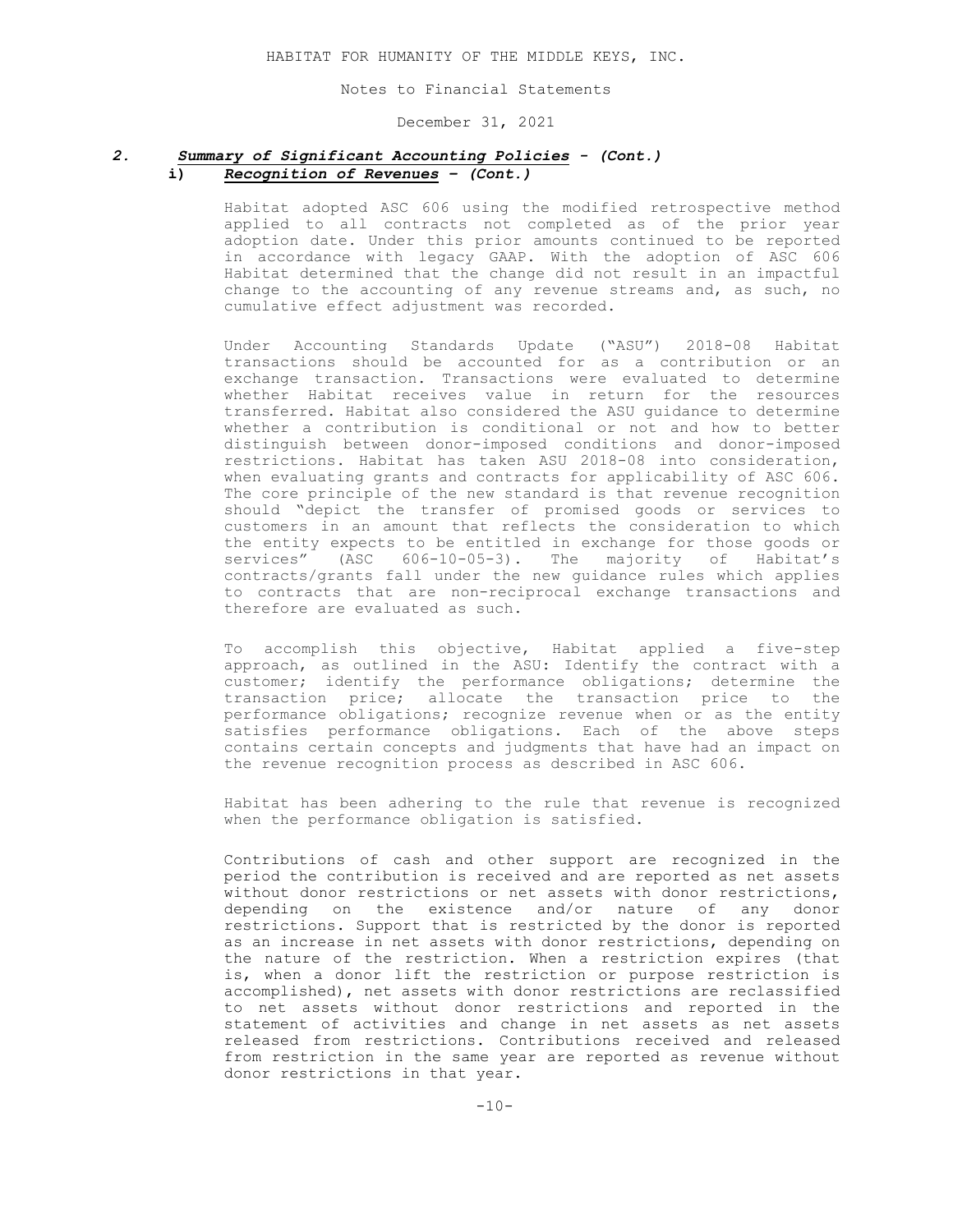Notes to Financial Statements

December 31, 2021

## *2. Summary of Significant Accounting Policies - (Cont.)*

# **j)** *Contributed Services and Materials*

Habitat recognizes contributed services if they require specialized skills and would typically be purchased if not provided by donation. Although a substantial number of volunteers have made significant contributions of their time, their services do not meet these criteria and are not recorded in the financial statements.

#### **k)** *Transfers to Homeowners*

Transfers to homeowners are recorded at the sales price of the home at closing. Habitat executes a Declaration of Resale Restrictions and a Deed of improvement with each homeowner. These documents are attached to the land records.

## *l) Functional Allocation of Expenses*

The costs of providing programs and other activities have been summarized on a functional basis in the statement of activities and changes in net assets. Certain costs have been allocated among the programs and supporting services benefited.

#### *m) Use of Estimates*

Accounting principles generally accepted in the United States require management to make estimates and assumptions in preparing the financial statements. Actual results could vary from those estimates.

# **n)** *Income Taxes*

Habitat is exempt from income taxes under Section 501(c)(3) of the Internal Revenue Code. Habitat does file a tax return with the Internal Revenue Service. Management believes that it has appropriate support for any tax positions taken, and as such does not have any uncertain tax positions that are material to the financial statements. Habitat is subject to routine audits by taxing jurisdictions. However there are currently no such audits in progress for any tax period. Tax periods 2018-2020 are subject to review by IRS should they choose to do so.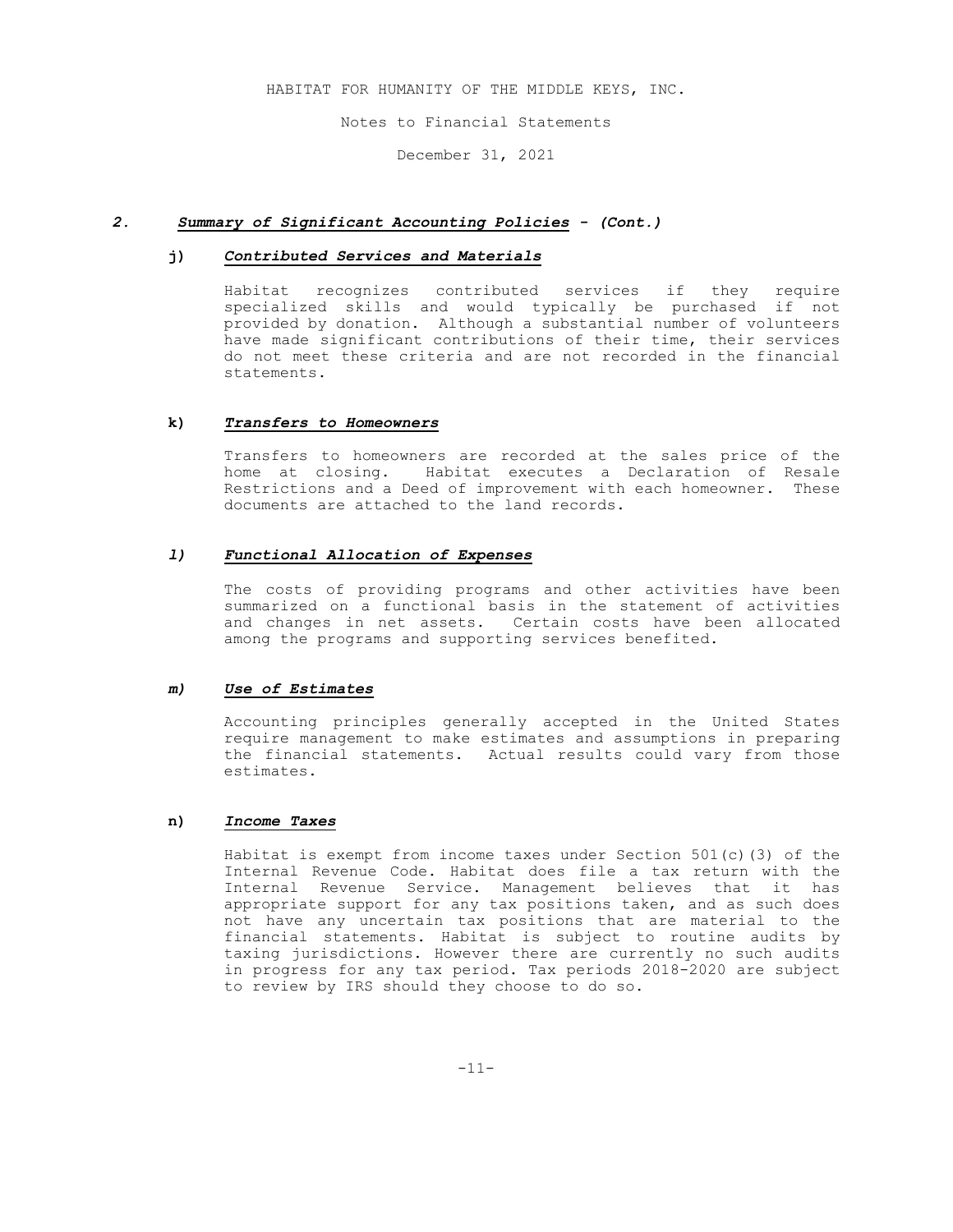Notes to Financial Statements

December 31, 2021

#### *2. Summary of Significant Accounting Policies - (Cont.)*

## **o)** *Fair Value Measurements of Financial Instruments*

 Habitat's financial instruments include cash, mortgages receivable, accounts payable, and notes payable. Fair value estimates are made at a specific point in time, based on relevant market information and information about the financial instrument. These estimates do not reflect any premium or discount that could result from offering for sale at one time Habitat's entire holdings of a particular financial instrument. These estimates are subjective in nature and involve uncertainties and matters of significant judgment and, therefore, cannot be determined with precision. Changes in assumptions could significantly affect the estimates.

> The carrying amounts of the following instruments, approximates their fair value at December 31, 2021 because of the short maturity of these instruments: cash and cash equivalents, mortgages receivable, accounts payable and accrued expenses.

#### *3. Investments*

Investments at December 31, 2021 consist of the following:

| ICS Holding MMA | \$2,579,996 |
|-----------------|-------------|
| Money Market    | 417,550-    |
|                 | \$2,997,546 |

#### *4. Mortgages Receivable*

Mortgage receivables consist of non-interest bearing mortgages secured by real estate and payable in monthly installments over twenty or thirty year terms. Mortgages receivable at December 31, 2021 consist of the following:

| 2022                       | 199,592       |
|----------------------------|---------------|
| 2023                       | 199,592       |
| 2024                       | 199,592       |
| 2025                       | 195,704       |
| 2026                       | 195,704       |
| Thereafter                 | 3,244,093     |
| Less unamortized discounts | (2, 520, 885) |

# \$1,713,392

 Of the twenty eight (28) mortgages held by Habitat, all are performing. If a loan was in default a legal notice of default and demand for payment would be sent to borrower. If the borrower was not able to provide remedy to the default, Habitat would be forced to file a foreclosure action. The unamortized discount of these 28 mortgages, which totaled \$2,520,885 are recognized as part of mortgage discount amortization revenue in the financial statements based on the term life of the mortgage. During 2021, \$109,044 of the amortized discounts were recognized as income. During 2021, Habitat closed two (2) loans for which the discount amounted to \$445,144 and this amount has been charged to expense in 2021.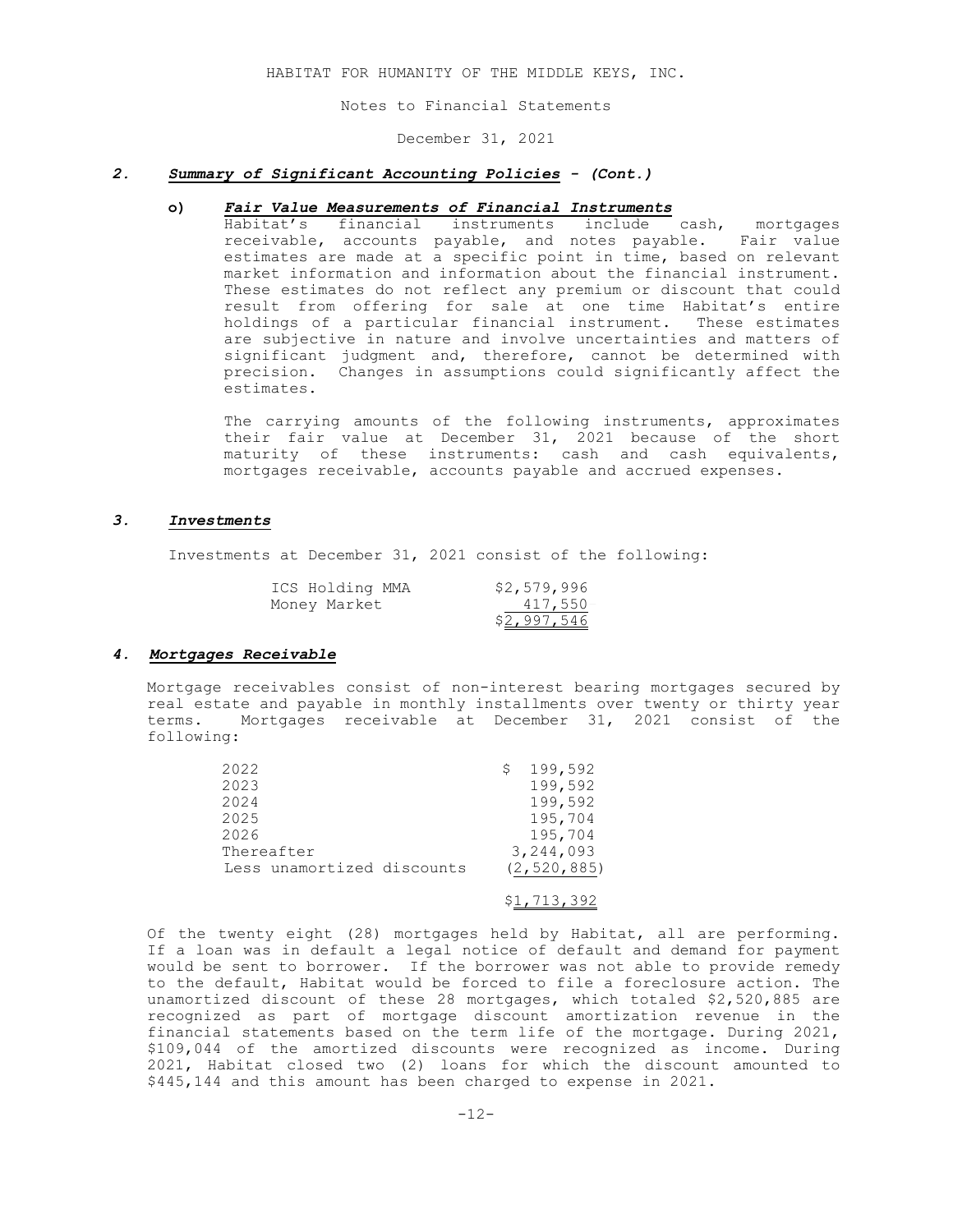Notes to Financial Statements

December 31, 2021

#### *5. Property and Equipment*

Property and equipment on December 31, 2021 consist of the following:

 Transportation and construction equipment \$ 54,681 Office equipment and furniture Less accumulated depreciation (21,872) \$ 32,809=

Depreciation expense for the year ended December 31, 2021 was \$5,468.

# *6. Property Held for Sale or Under Development*

A summary of land in the process of development and sale at December 31, 2021 is as follows:

| Site development costs<br>Property (land) under development | \$134,343<br>6,895 |
|-------------------------------------------------------------|--------------------|
|                                                             | \$141,238          |

# *7. Land – Restricted Under Lease*

 Habitat acquired a parcel of land in 2010 that included four (4) single family townhome residences that were to be sold. The four (4) homes were sold during a prior fiscal year. The sale of these homes did not include the land. A ninety-nine (99) year lease was executed between Habitat and the buyer. The land remains on the books as restricted and no encumbrance can be placed upon it. The carrying value of this restricted land is \$60,034. During 2013 and continuing into 2021, Habitat began to improve various sites for construction. An additional \$219,724 has been reflected as part of land restricted under lease for a total of \$279,758.

In addition, Habitat also has other land parcels on which homes have been built and sold with title to the land remaining with Habitat. No value was assigned to this land as it was donated to Habitat and no value was reflected on the books at the time of donation. The value of the land plus improvements is \$141,238 and are reflected in property held for sale or under development.

#### *8. Special Fundraising Events*

During the year ended December 31, 2021, Habitat conducted the following fundraising events:

|                      | Gross<br>Receipts | Expenses | Net<br>Fundraising<br>Income |
|----------------------|-------------------|----------|------------------------------|
| Dolphin tournament   | \$51,776          | \$26,940 | \$24,836                     |
| Miscellaneous events | S 51              | \$26,940 | \$24,836                     |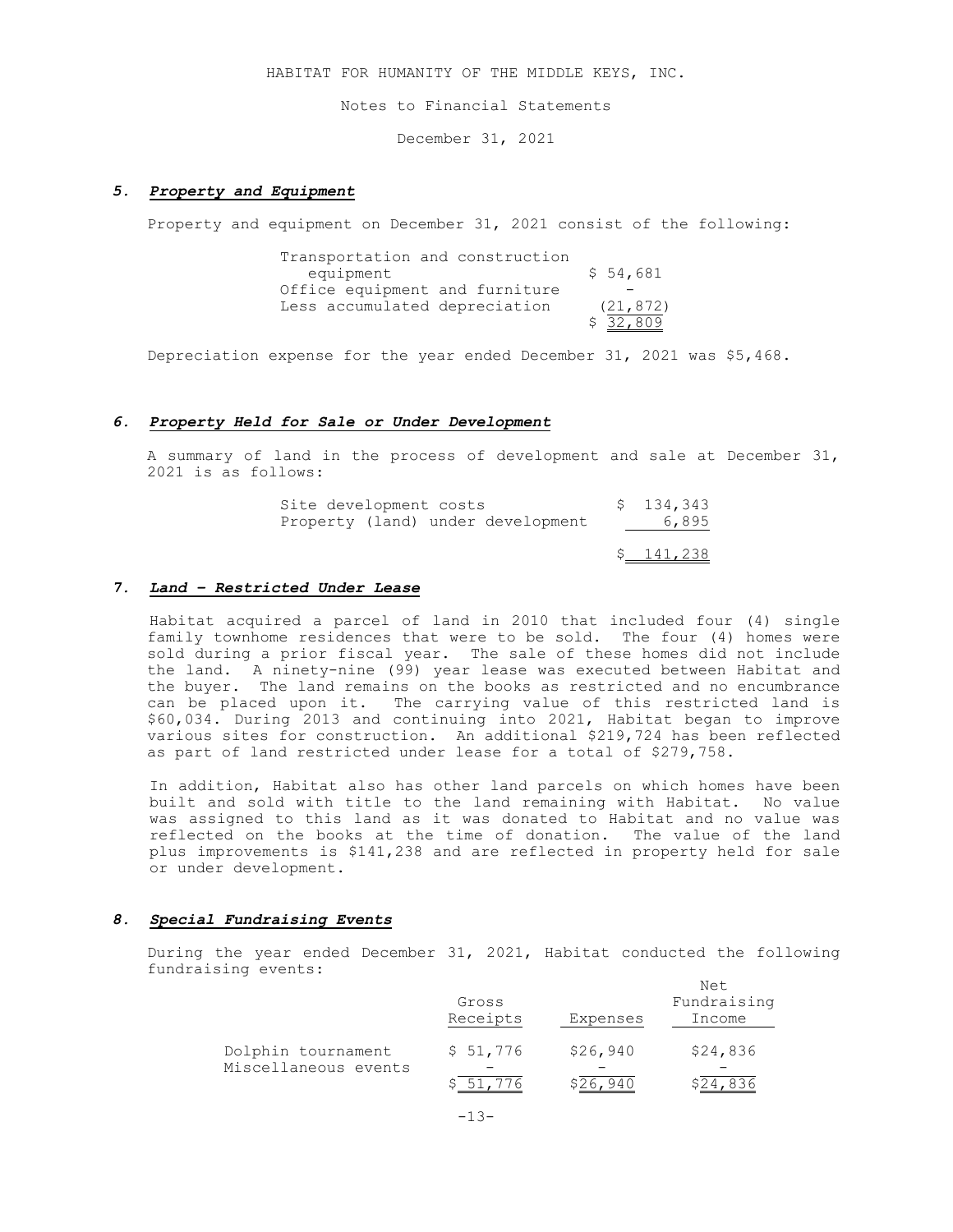Notes to Financial Statements

December 31, 2021

# *9. Transactions with Habitat for Humanity International*

 Habitat annually tithes a portion of its contributions to Habitat for Humanity International which uses the funds exclusively to construct homes in economically depressed areas around the world. The contributions to Habitat for Humanity International for the year ended December 31, 2021 were \$3,637.

# *10. Hurricane Irma*

On September 10, 2017, the Florida Keys were impacted by Hurricane Irma. Habitat did not suffer any physical damage to its property or assets. However, some properties developed by Habitat and sold to individuals were impacted. Habitat provided assistance to its borrowers as well as others affected by Irma. During 2021 and 2020, Habitat received donations, grants, in-kind contributions as well as charging fees for repair services. Total donations, grants and in-kind donations approximated \$109,000 and \$817,000 and collected fees for services of approximately \$28,000 and \$75,000, respectively. Expenses related to Irma recovery and repairs amounted to approximately \$88,100 and \$123,400 respectively in 2021 and 2020.

# *11. Loan Payable*

 In January 2019, Habitat transferred thirteen (13) of its then outstanding twenty-two (22) mortgage receivables to a wholly owned subsidiary. That entity then secured a loan payable to be used for housing development. The mortgages receivable were used to collateralize the loan. The loan was funded in January 2019 and Habitat received approximately \$2.05 million. The funds are being used to construct 11 homes in Marathon, Florida. Loan is non-interest bearing and matures on September 1, 2047. The loan requires monthly principal payments of \$7,115.46 through June 30, 2030 and then \$6,526.52 through August 31, 2039 and various other amounts as per a schedule until maturity. The loan balance is \$1,681,605 at December 31, 2021 and Habitat has \$2,579,996 in loan proceeds set aside in a holding MMA bank account to fund future construction.

# *12. SBA Payroll Protection Program Loan*

 On April 6, 2020, the Company signed a US Small Business Administration ("SBA") Note and received \$26,557 in proceeds under the Paycheck Protection Program authorized by the Coronavirus Aid, Relief, and Economic Security (CARES) Act. The loan carries interest at 1% per annum and is forgivable based on use of proceeds being in conformity with guidelines of the Cares Act. The Company had requested and was granted forgiveness of the loan based on use of proceeds. No interest had been accrued as interest was also forgiven.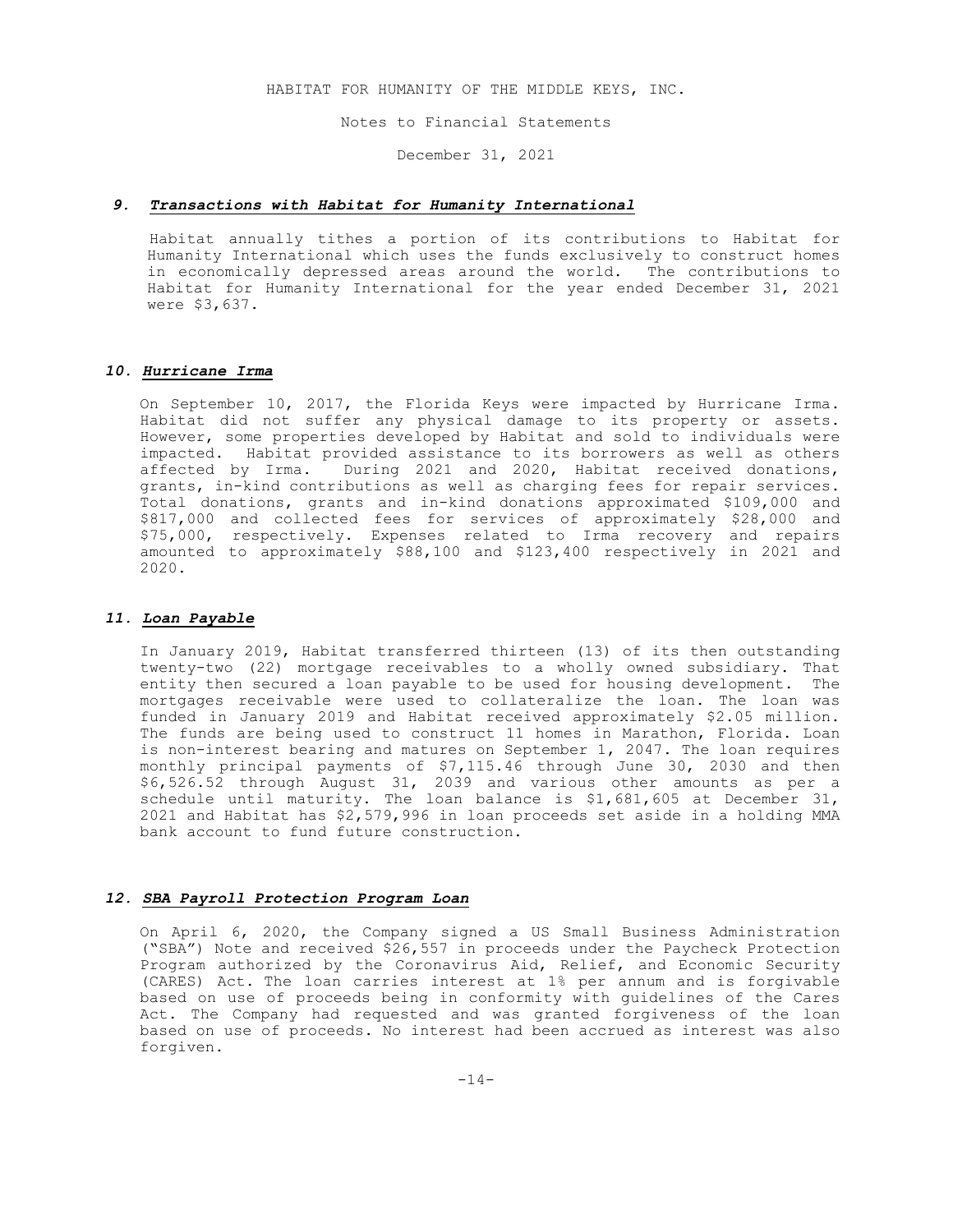Notes to Financial Statements

December 31, 2021

#### *13. COVID-19*

 In early March 2020, the World Health Organization declared the outbreak of the Covid-19 virus a pandemic. Normal business continuity/operations have been and could continue to be impacted for months as significant and unprecedented measures are taken to mitigate the consequences of the pandemic. Management is continually monitoring the situation and evaluating its options during this time. Resulting economic uncertainties have arisen which may negatively affect the results of operations or other impacts whose effect is unknown at this time. No adjustments have been made to these financial statements as a result of this uncertainty.

#### *14. Commitments and Contingencies*

Habitat leases space for its offices. The lease had a rate of \$900 per month and was renewed for 2022.

# *15. Management Evaluations*

Management has evaluated subsequent events through February 3, 2022, the date at which the financial statements were available for issue and does not believe that there are any other subsequent events that require adjustment or disclosure in the accompanying financial statements.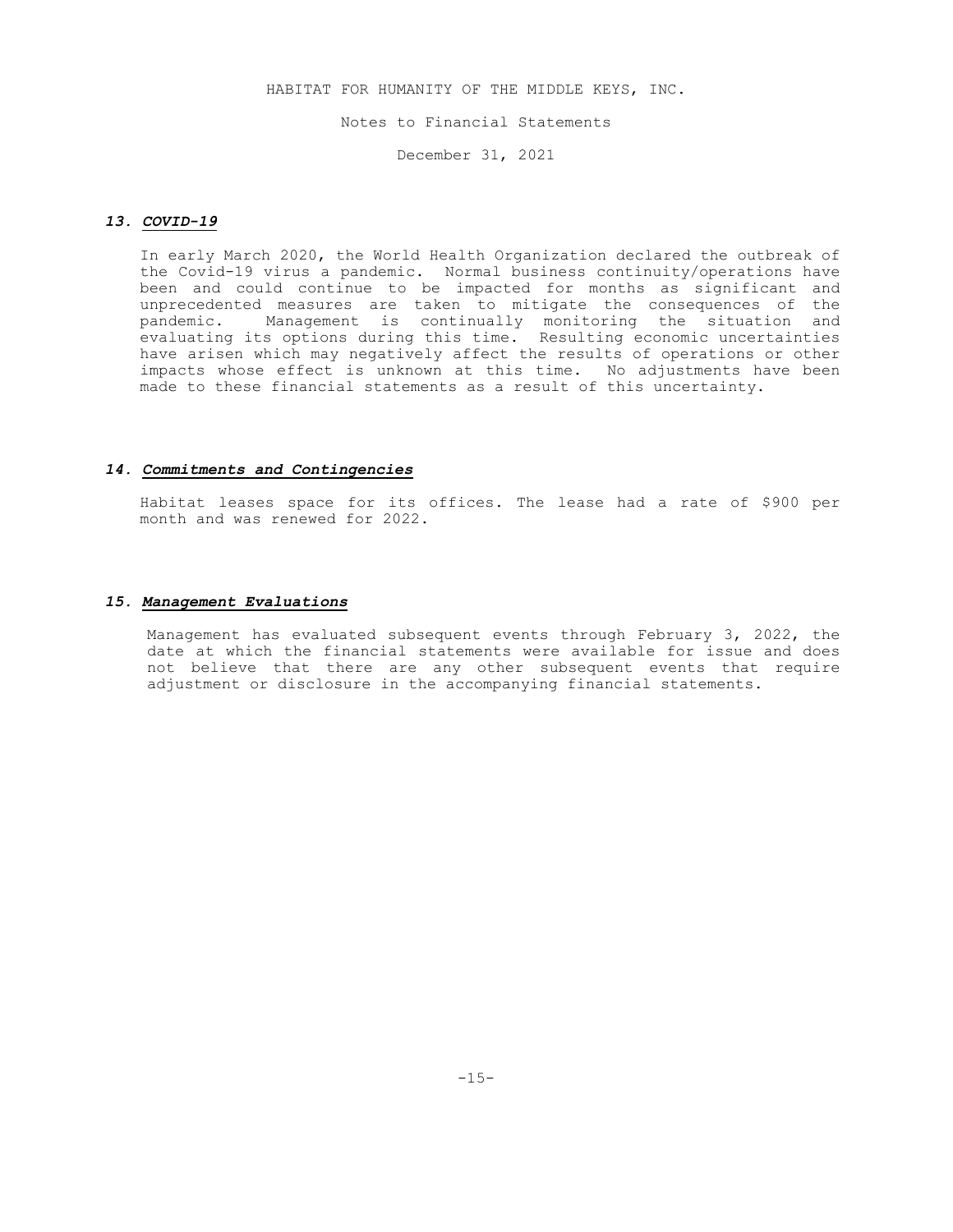# **SMITH, BUZZI & ASSOCIATES, LLC.** CERTIFIED PUBLIC ACCOUNTANTS 9425 SUNSET DRIVE, SUITE 180 MIAMI, FLORIDA 33173 TEL. (305) 598-6701 FAX (305) 598-6716

JULIO M. BUZZI, C.P.A. ANEWBERS: JOSE E. SMITH, C.P.A. ANEWBERS: JOSE E. SMITH, C.P.A.

AMERICAN INSTITUTE OF CERTIFIED PUBLIC ACCOUNTANTS FLORIDA INSTITUTE OF CERTIFIED PUBLIC ACCOUNTANTS

INDEPENDENT AUDITORS' REPORT ON INTERNAL CONTROL OVER FINANCIAL REPORTING AND ON COMPLIANCE AND OTHER MATTERS BASED ON AN AUDIT OF FINANCIAL STATEMENTS PERFORMED IN ACCORDANCE WITH GOVERNMENT AUDITING STANDARDS

To the Board of Directors of Habitat for Humanity of the Middle Keys, Inc.

We have audited, in accordance with auditing standards generally accepted in the United States of America and the standards applicable to financial audits contained in Government Auditing Standards issued by the Comptroller General of the United States, the financial statements of Habitat for Humanity of the Middle Keys (the "Organization")(a nonprofit organization), which comprise the statement of financial position as of December 31, 2021, and the related statements of activities, and cash flows for the year then ended, and the related notes to the financial statements, and have issued our report thereon dated February 3, 2022.

## **Internal Control Over Financial Reporting**

In planning and performing our audit of the financial statements, we considered the Organization's internal control over financial reporting ("internal" control) to determine the audit procedures that are appropriate in the circumstances for the purpose of expressing our opinion on the financial statements, but not for the purpose of expressing an opinion on the effectiveness of the Organization's internal control. Accordingly, we do not express an opinion on the effectiveness of the Organization's internal control.

A deficiency in internal control exists when the design or operation of a control does not allow management or employees, in the normal course of performing their assigned functions, to prevent, or detect and correct, misstatements on a timely basis. A material weakness is a deficiency, or a combination of deficiencies, in internal control, such that there is a reasonable possibility that a material misstatement of the entity's financial statements will not be prevented, or detected and corrected on a timely basis. A significant deficiency is a deficiency, or a combination of deficiencies, in internal control that is less severe than a material weakness, yet important enough to merit attention by those charged with governance.

Our consideration of internal control was for the limited purpose described in the first paragraph of this section and was not designed to identify all deficiencies in internal control that might be material weaknesses or significant deficiencies. Given these limitations, during our audit we did not identify any deficiencies in internal control that we consider to be material weaknesses. However, material weaknesses may exist that have not been identified.